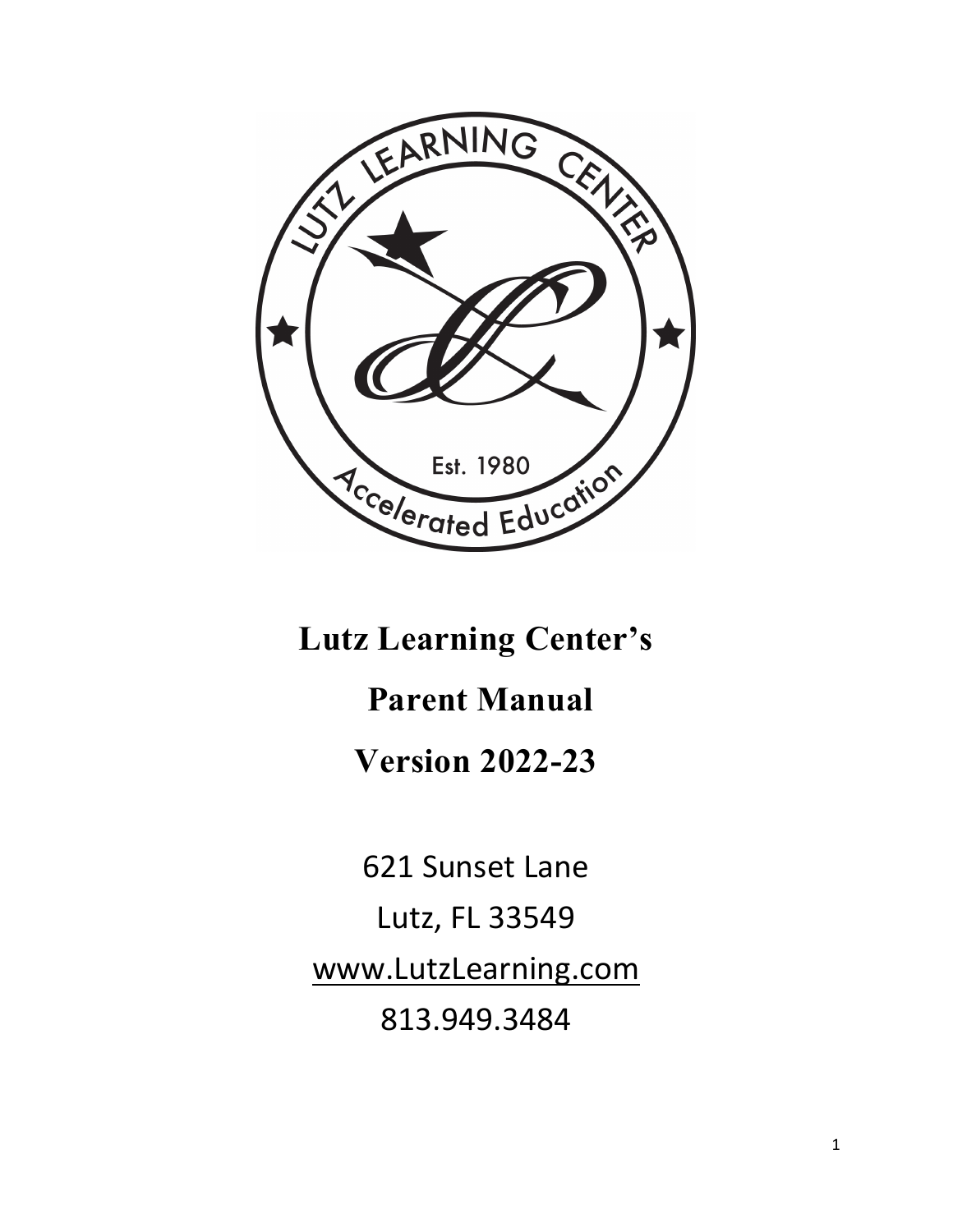# **About Us**

The Center's program provides each child with the opportunity to develop socially, emotionally, intellectually, and physically at a pace appropriate for each individual. The Center is designed specifically for children and their enrichment. Children are encouraged to examine, explore, and discover. Perceptual and motor developments are promoted by exposure and practiced use of specific materials and equipment. Children are given the opportunity to make choices yet learn to function with a degree of structure. Children's development is continuously assessed to ensure each child is provided a challenging and successful experience and is developing appropriately.

The Center uses the High Scope Philosophy and Creative Curriculum. They are considered by the State of Florida Department of Education as two of the most developmentally appropriate practices for young children. Both philosophies involve the use of "work centers" to provide a hands-on learning environment. Concepts are taught and practiced through materials in the centers and small group activities. Pre-reading and reading skills and language development are emphasized as well as number concepts and nature's phenomena. Fine and gross motor skills and appropriate social skills are practiced continuously throughout the day.

Covid has restricted our normal open-door policy these last few years however we hope this will no longer be an issue moving forward. We welcome parent participation. We do restrict entry to our facility, only allowing our families entry and others who have a valid reason to enter.

We honor a non-discriminatory enrollment and employment policy. Diversity is important to our basic human rights education philosophy.

### Accreditation

Lutz Learning Center has been accredited by NECPA since 2009. Florida recognizes this accreditation agency and qualifies us as a Gold Seal School. An annual internal program review comprised of staff, parents and administrators is conducted with results reported and approved by NECPA. A formal re-evaluation is conducted every three years by NECPA.

### Attendance

Regular attendance is important. If your child is going to be late or absent, please let us know. School starts at 8:30 AM (8:45 for VPK only class). If your child will be later than 9 AM please let us know. We will not accept preschoolers after 11 AM as it is disruptive for lunch and naptime. We use the Brightwheel app to enable you to sign your child in and out daily through your phone.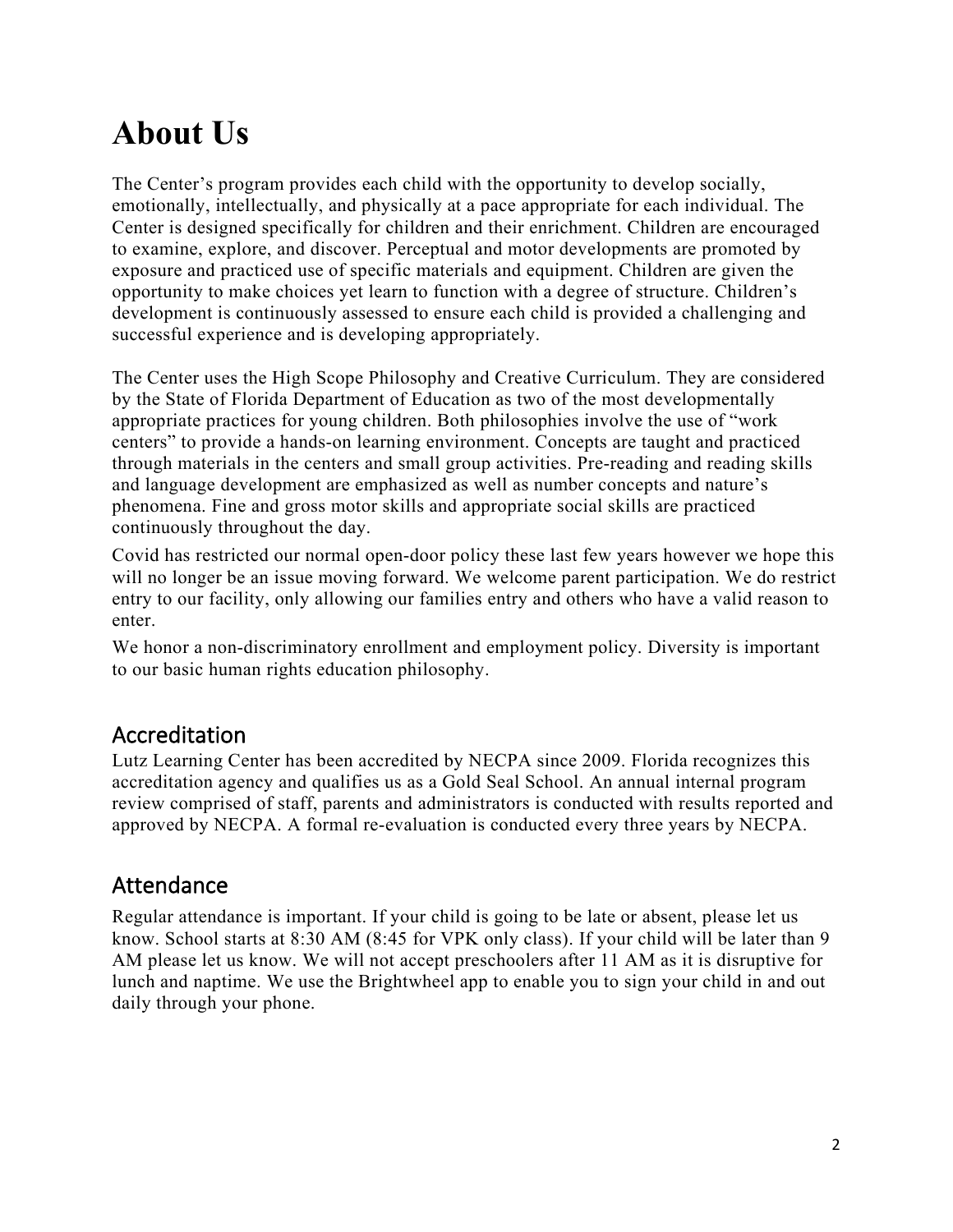### **Biometrics**

Our facility is secured by a biometric system that allows families access to the school. Parents must be enrolled to gain access through the front door and to check your child in and out each day, using the Brightwheel app. Please do not allow anyone to "piggyback" behind you through the door. If you are unable to check your child in/out or enter the school, please let the administration know. There is a doorbell outside the office door if you need assistance.

### Communication/ Conferences

We use the Brightwheel app to facilitate easy communication with our families. Through this app you can send and receive messages with teachers and administrators. Teachers love to send pictures or videos of your child's activities.

Each teacher sends out a newsletter monthly and has posted a daily schedule and a copy of the weekly lesson plan in the classroom.

Teachers are eager to share information about your child. Should you have questions or concerns, please keep in mind the teacher's responsibility to the other children. Conferences are offered quarterly or upon request at any time. We encourage you to address any questions or concerns as they arise. We value your input and want to do what is best for your child.

School wide communication is sent from the school administration through Brightwheel.

When developmental concerns outside normal ranges are recognized, conferences will be arranged with parents and/or appropriate professionals to design a plan of action for further assessment and programing.

All information regarding your child and family is treated with the utmost confidentiality.

### Diapers, Toilet Training and Spare Clothes

Parents are responsible for providing disposable diapers or pull-ups and any ointments, creams,and wipes required for children in diapers. Please bring in your supplies each Monday. Staff will let you know when you are running low on supplies. A fee will be assessed when your child uses the Center's diapers or diapering supplies. Please sign a permission form for diaper creams noting your preferences for applications.

Toilet training will be provided at the Center when parents and staff agree the time is appropriate. Parental cooperation is imperative if training is to be successful. To maintain a sanitary center, children will remain in pull-ups until the teacher is confident the child is trained. Our policy requires the child to be accident free at school for two weeks prior to switching to underwear.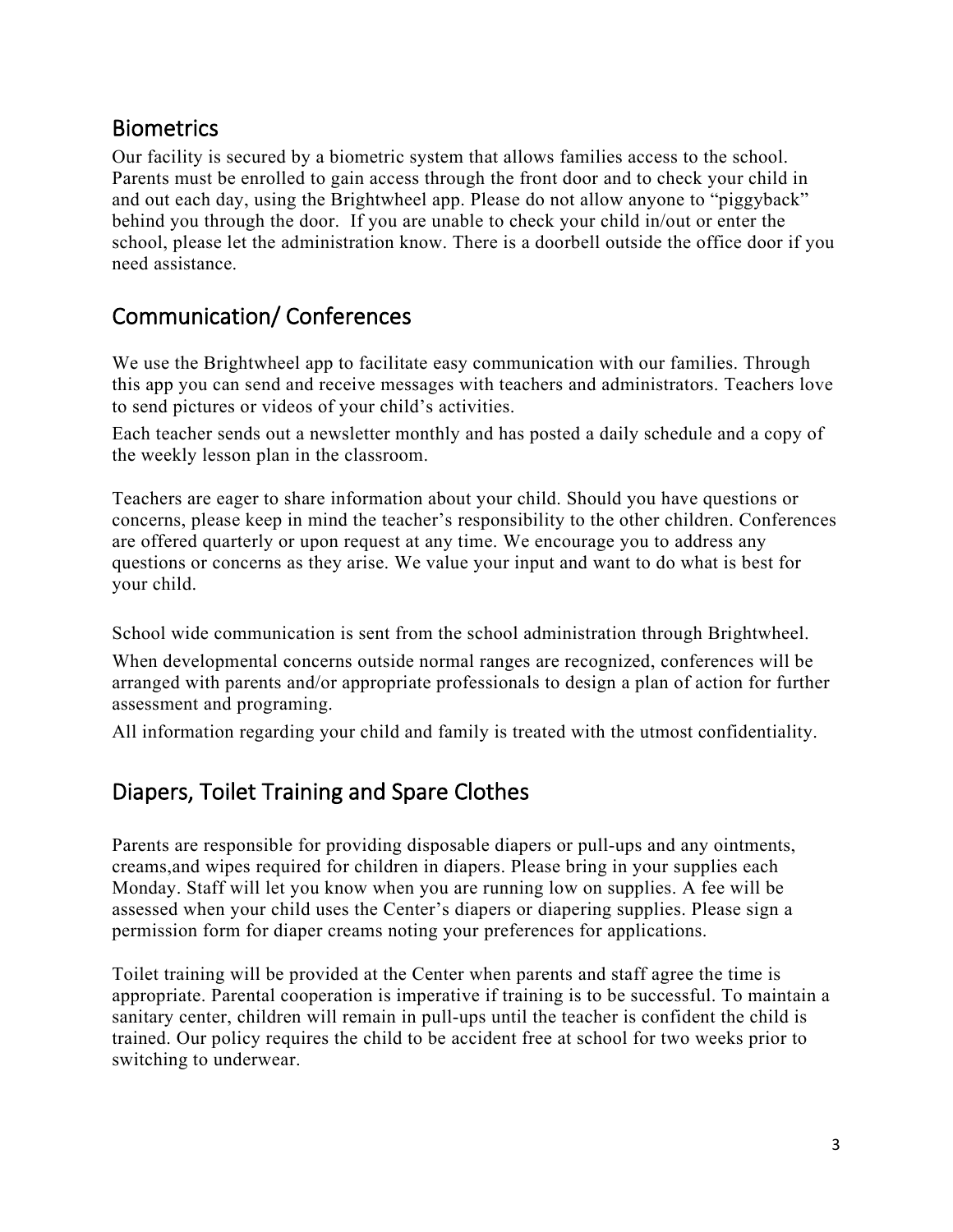#### **All children need a spare set of clothing in their cubbie as back-up for any type of accidents**.

#### Enrichment Activities

Our afternoon activities include many opportunities for enrichment activities. We have four quarters (8 weeks each) offering numerous interest activities for our children ranging from soccer, art, drama and creative crafts. The offerings change quarterly, and some have additional charges. Some classes are offered by outside providers. Contracted providers carry background screenings and are licensed and insured independently from Lutz Learning Center. Each contractor assumes responsibility of the children during the time they are under their care. Some contractors may require a liability waiver to participate.

### Grouping

The Center places children in groups based on developmental levels rather than chronological age. Attention span and motor skills are the primary determining factors for placement. The Center reserves the right to place each child in the group that will challenge but not frustrate the child regardless of the age of the child. The Center maintains a nondiscriminatory policy regarding enrolling students and hiring staff. The Center will accept children with disabilities to the extent our staff is able to meet the needs of the child without adversely affecting the group. Our goal is to positively accelerate each child's intellectual abilities to their fullest potential.

#### Holidays & Breaks

The Center will close the following Federal holidays & breaks: Labor Day Martin Luther King Day Columbus Day President's Day Veteran's Day Good Friday Thanksgiving & Friday after Memorial Day The week of Christmas Day Fourth of July The week of New Year's Day

#### Licensing

The Center meets or exceeds State and Local Licensing requirements and is inspected two to three times per year by the governing agencies. The facility is licensed to accommodate up to 175 children at a time and serves children ages 2 years through 12 years. Direct supervision of all children is required by law. Fire inspections occur annually by the County and emergency evacuation drills are conducted monthly. The Center is equipped with fire extinguishers and smoke detectors that are inspected monthly. Our fire alarm system is monitored by an external company.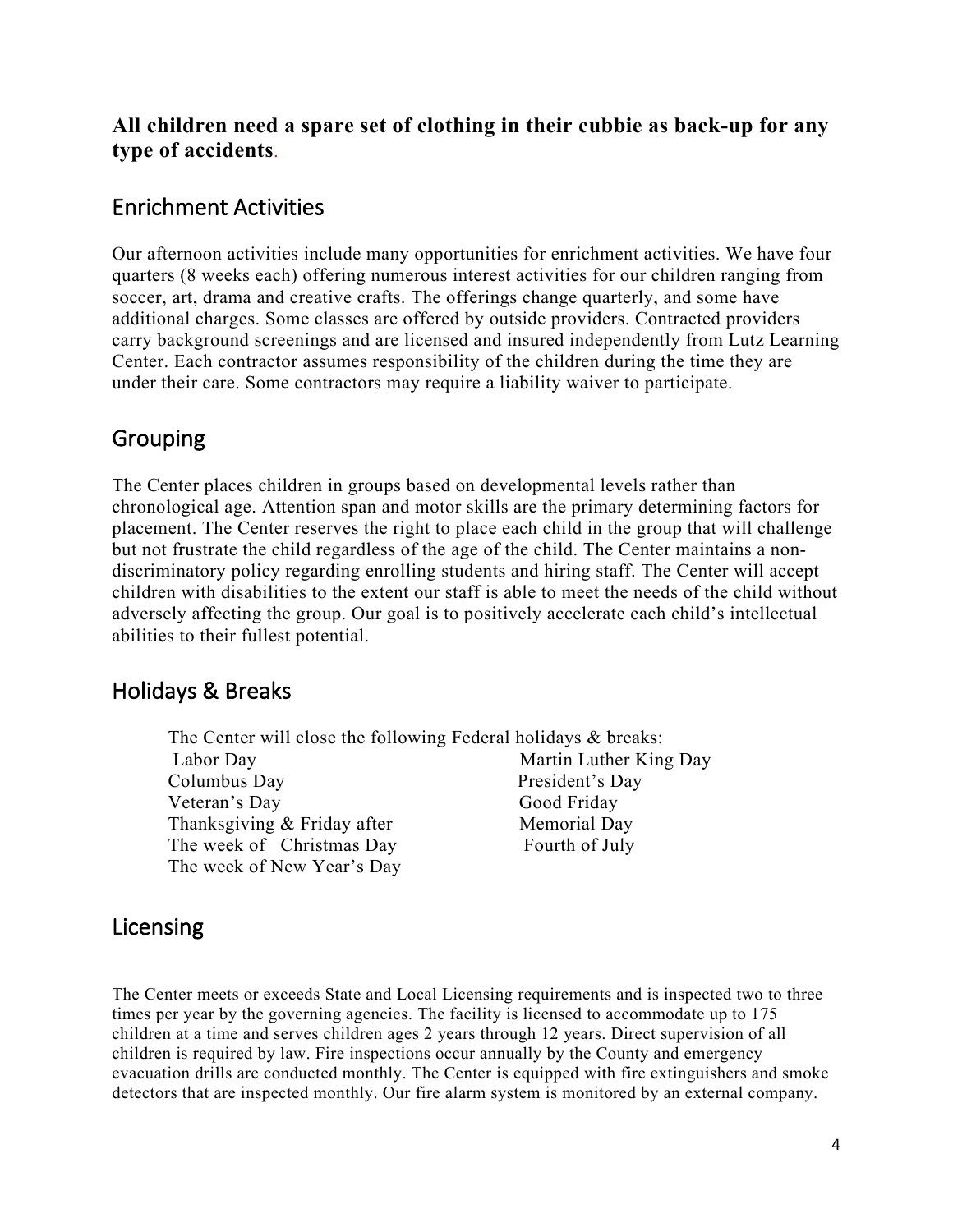Our well water is tested monthly for bacteria as well as numerous other tests throughout the year for a variety of other potentially harmful chemicals that may be in Florida's aquifer. We are required by law to chlorinate our water and choose to provide bottled drinking water.

### Hours of Operation & Schedules

The Center is open 7:00 AM to 5:30 PM, Monday through Friday. Summer hours: 7:30 AM to 5:30 PM, Monday through Friday. Early Riser 7:00 AM – 8:30AM School Day/Part Time 8:30 AM -2:15 PM Full Time/Aftercare 2:15PM- 5:30 PM VPK only 8:45 AM- 11:45 AM

All schedules are 5 days per week. Over the years we have learned children advance more rapidly when here every day. Routines are established that add to the children's selfassuredness. Friendships are more readily formed with children who are consistent in attendance.

### Nap Time

Naptime is scheduled after lunch for all toddler and preschool groups. Children rest on assigned mats and need a crib sheet and small blanket. Some children like to have a small pillow. A cuddly friend is sometimes desirable. Linens should go home each Friday for laundry. Please label all belongings with first and last name and be sure they will fit in the cubbie. Children are not required to sleep but must rest quietly. Lights are dimmed and relaxing classical music is played.

### Parent Education

We offer parent seminars when an interest is indicated. We inform parents of opportunities in the community that may be of interest to them. We excel at individual parent conferences that counsel parents on approaches to concerns about their child. We offer support that is concrete and designed for success.

#### Pets

Individual teachers may choose to have a classroom pet. Potential allergies and health and cleanliness factors are considered prior to bringing in a pet. You will be advised if your child's class has a pet or gets a pet throughout the year.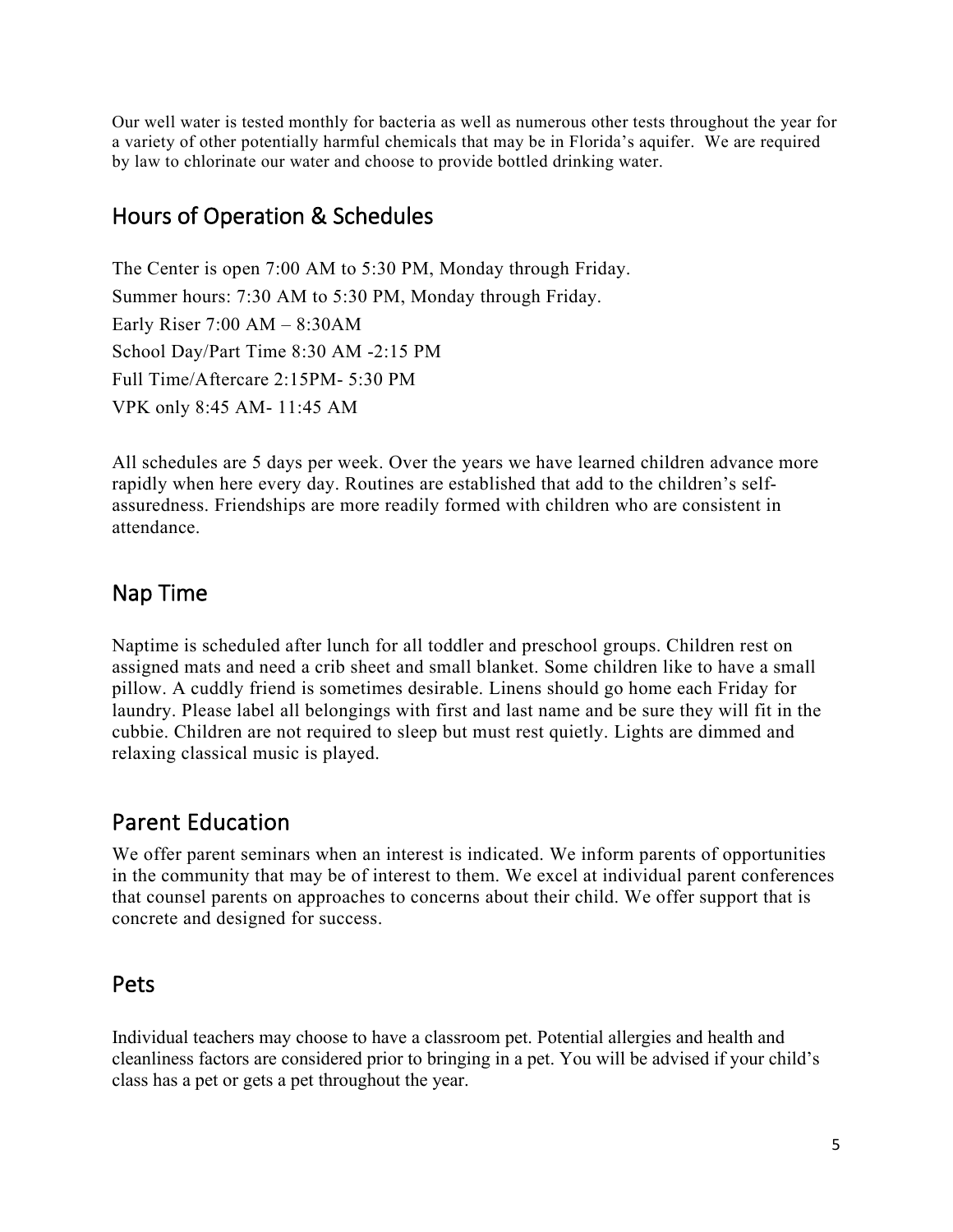### Progress Reports

Children's progress is assessed daily by the teacher. More formal assessments occur each quarter to update the child's progress report. Progress reports are sent home quarterly to keep the parents apprised of their child's progress.

### Referrals

There is no greater compliment than for you to refer your family and friends to Lutz Learning Center. We appreciate the trust you have placed in us. There is a bonus credit applied to your account when a child you referred has attended for one month. We appreciate your referrals.

#### Screenings and Assessments

From the first encounter with your child, our teacher will begin the assessment process to determine your child's strengths and weaknesses. In a play environment, the teacher will observe the child's abilities in language development, phoneme awareness, number knowledge, fine and gross motor skills and self-help skills.

A portfolio is created to add samples of work progress and observation notes used to fill out quarterly progress reports. More formal assessments will be used when necessary. Florida's VPK program requires their standardized test be administered at the beginning of the year and at the end of the year. An additional mid-year version is available if the teacher desires.

Private school students third grade and above funded by the Step-Up Scholarships are required by the funding source to be tested annually using a nationally normed tool.

#### **Staff**

The qualities of the teacher are most important. Teachers are hired for their affect with children and their educational background, training and experience. Each staff member must complete First Aid and CPR classes, be screened through law enforcement files, receive training in recognizing child abuse/neglect and complete a minimum of 40 hours of State mandated course work prior to hiring. The State has consistently added required course work each year regarding curriculum and health/safety concepts. At a minimum we require the Child Development Associate Credential or its equivalent or to be pursuing that credential or a degree in education. Annual in-service training is required. Additionally, all staff receive on-going training from management to ensure the Center's philosophy and goals are being upheld. We maintain an excellent staff that enjoys what they do. We are blessed to have a low turn-over rate.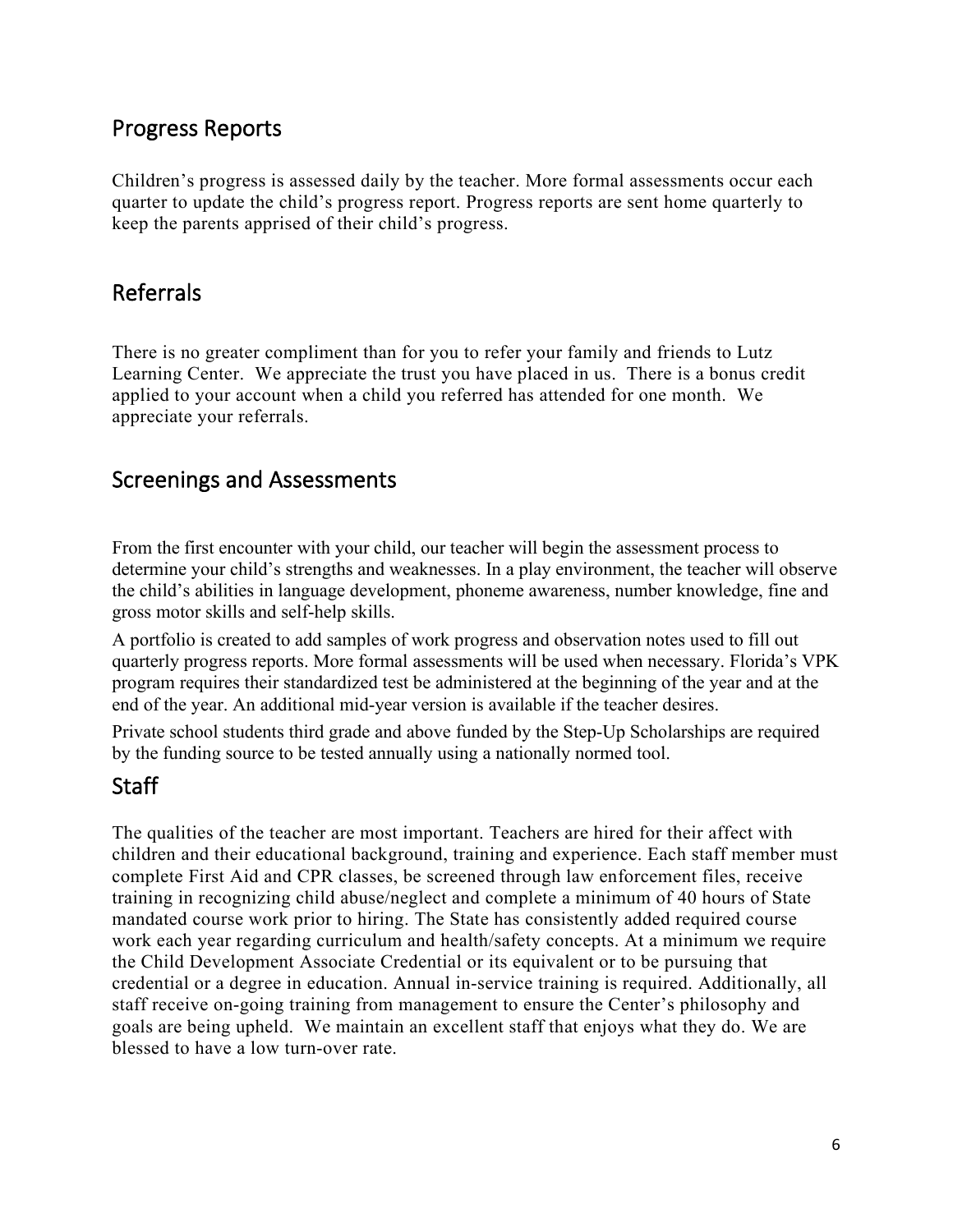### Uniforms

**During the school year, dress children in our school's uniform of our black polo with Logo and any khaki colored bottoms.** Children must wear closed toe, black shoes. Boots, crocs and sandals are prohibited; tennis shoes are preferable. An extra set of clothing should always remain in the child's cubbie and does not need to be the uniform. Uniforms are not required during the summer program. Please label all belongings. The Center is not responsible for lost items.

**Dress Uniforms are required for Private School Students** (K and up) for field trips and special events. Please pay special attention to the Dress uniform code. When out in the community we want to represent the school well, so all components of the dress uniform must be met.

# **Enrollment**

### Parent Tours

Parent Tours are offered, by appointment, Monday- Friday preferably during the 9 o'clock hour to assure we can give you our undivided attention and showcase our program. We prefer children not attend the first tour so parents can comfortably take their time to get answers to all their questions.

### Application

The next step in securing your child's position within our program is to submit an Enrollment Application with the non-refundable Registration Fee and set up an appointment for your child's personal tour (Preschool) or shadow day (Private School).

### Student Tours/Shadow

We schedule personalized student tours for our Pre-schoolers to introduce them to our environment and get them excited about joining our school! For young children without prior school experience or children feeling a little apprehensive about trying something new, this can be an important piece of the puzzle, to get them acclimated. Please allow 30 minutes for personal tours.

For Private School students, we not only want to introduce them to our environment but make sure we are a good fit for them. This time is important to allow us to determine their needs. Plan for your child to spend the school morning with us from 9am until 11am.

After the visit concludes, if we believe your child will be successful at Lutz Learning Center, we will provide you with an enrollment packet to get your child registered!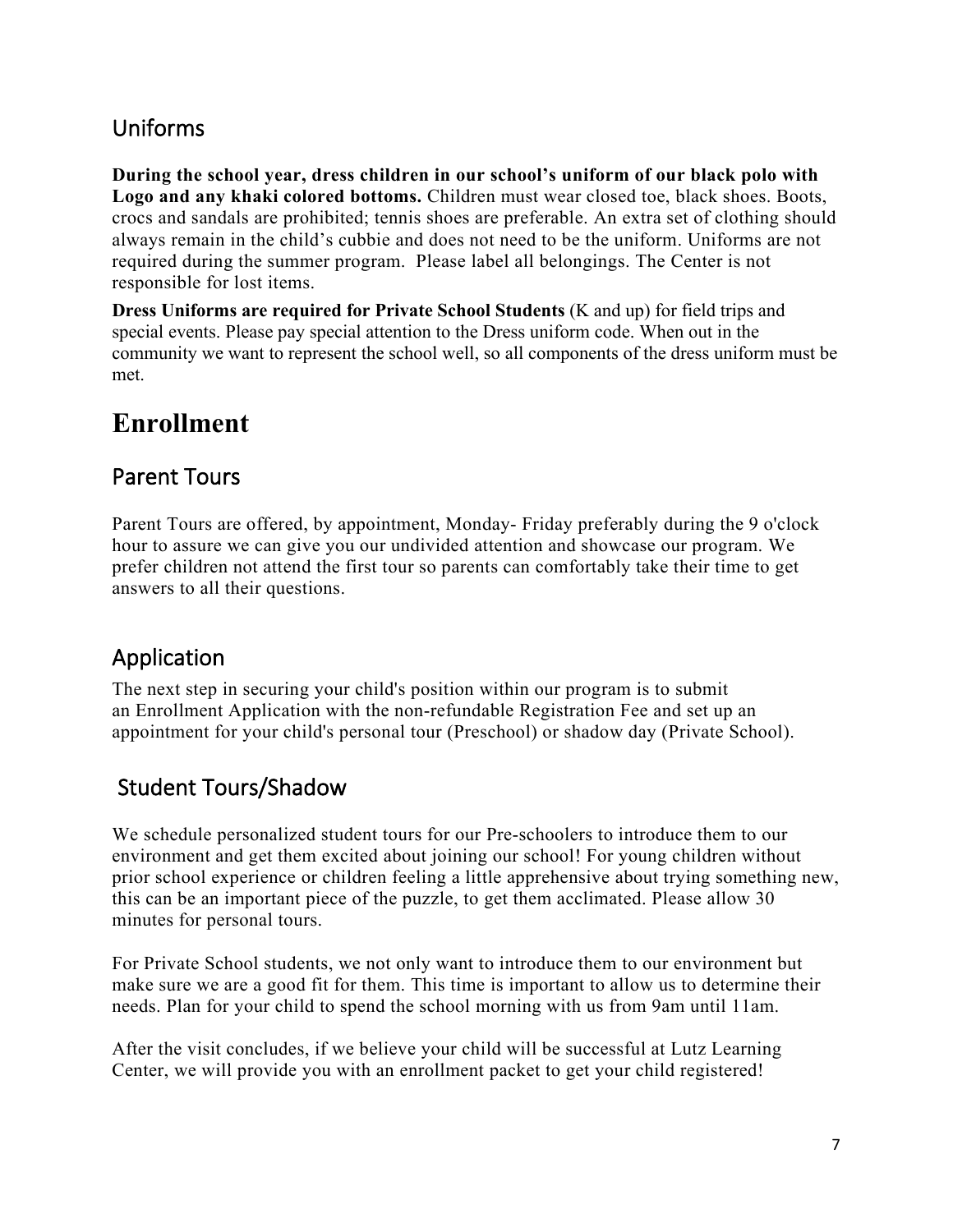### Registration/ Enrollment Meeting

Welcome to the Lutz Learning Center family! During your enrollment meeting we will answer any additional questions, get you set up with the Brightwheel app and collect the following:

- First and last month's tuition
- Completed registration, parent agreement, several state required forms
- A copy of your child's immunization and physical form from their pediatrician
- Any school records you can provide

The Center will reserve a child's position when appropriate fees are paid, forms are completed and returned to the office. Please take the time to complete the forms thoroughly and read this entire parent manual. It is the Center's responsibility to provide you with the regulations and procedures concerning our Center and your responsibility to read, ask questions, and adhere to the information provided. Notify the Center immediately of any changes regarding the information you have provided particularly contact information or persons authorized to pick up your child.

### **Scholarships**

We accept Florida School Choice Scholarships (McKay, Step-up, Gardiner, Hope, Florida Tax Credit, Family Empowerment- at the time of printing some of these names are changing but we are approved to take them all.)

Lutz Learning Center's Loyalty scholarships are offered to currently enrolled VPK and Private school students for the upcoming Private School year. Scholarships will be awarded when the scholarship application and fees are completed and returned to the office as outlined in the application. Applications and loyalty discounts will not be given after the designated enrollment deadline, regardless of the circumstances. Scholarship amounts will vary from year to year based on the current year's budget.

If a child using a scholarship is dismissed or a family decides to withdraw during the school year, prematurely, the amount of the discount will be reversed in determining the tuition and fees due for the portion of the year the student attended.

## **Tuition & Fees**

**An annual registration and first and last month's tuition are due prior to your child beginning school.**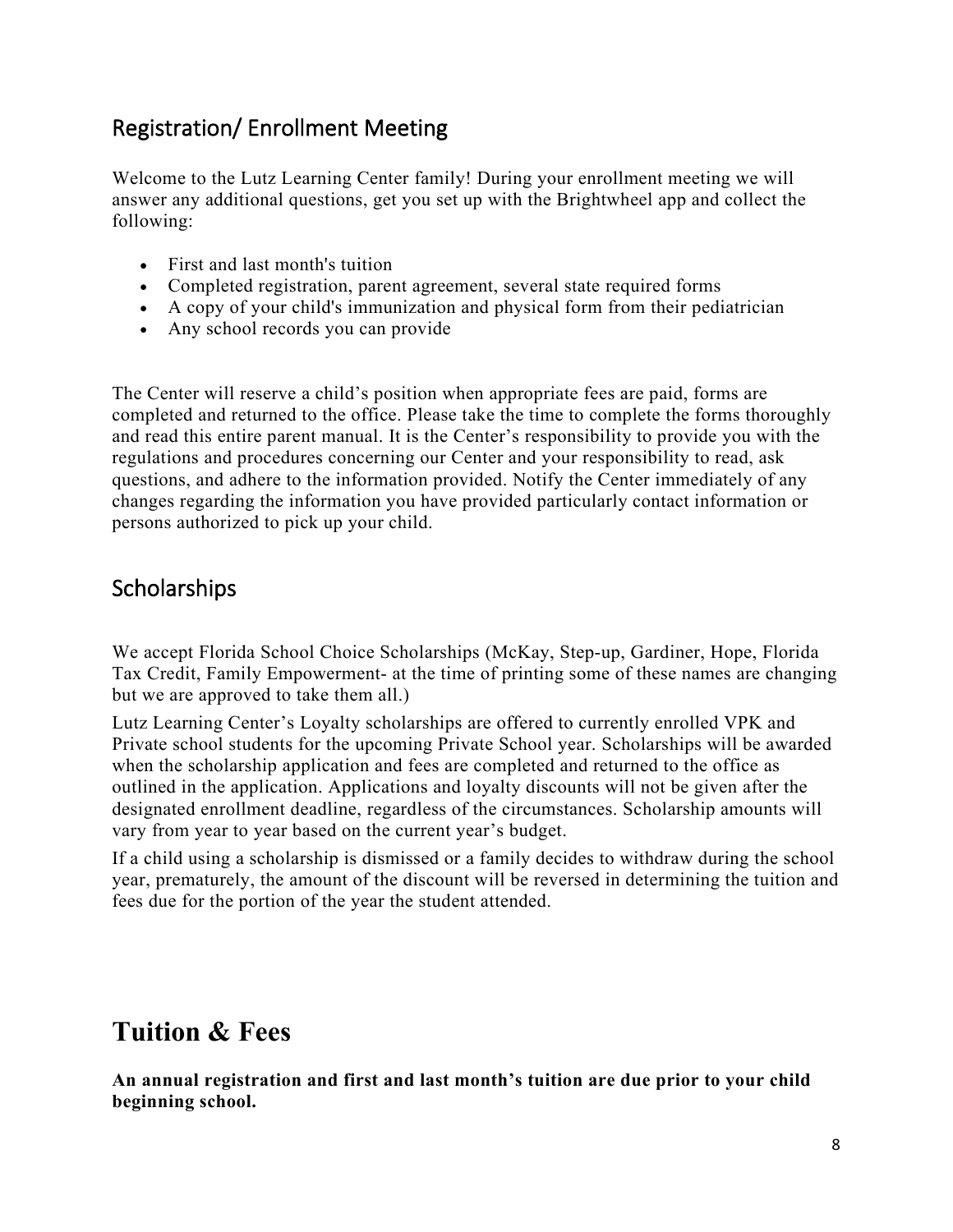### Program Registration

An Enrollment Application and a **non-refundable family registration fee** is required annually to secure your child's position for the upcoming summer and/or the school year. Registration fees will automatically be applied to your account on April 25th based on your current years programming choices if we have not received a withdrawal notice or an enrollment application designating your program choices.

### Tuition

**Current tuition rates are posted on our website. Advance payment of tuition is required. The 1st and final months' tuition is due upon enrollment. Monthly tuition is due on the 25th of each month for the upcoming month**.

Pre-school tuition is an annual fee divided into12 equal monthly payments.

VPK and Private school (K and up) monthly tuition rates are divided into 10 equal payments, beginning July  $25<sup>th</sup>$  and ending April 30.

Should your child be withdrawn prior to the end the agreed payment term, any tuition paid is non-refundable.

Parents are responsible to pay for the agreed schedule, including the holidays school is closed and understand this is factored into the tuition. No credits or discounts will be given for time that a child is not in attendance. Please note: The Center is closed for Federal Holidays, Good Friday, Thanksgiving, the Friday following and the 2 weeks of Winter Break.

If you would like to modify your programming options, you must notify us by  $25<sup>th</sup>$  for the upcoming month and is contingent based on availability. Your tuition will reflect the options selected. Children turning 3 years old will shift to current 3-year-old rate, the month following their birthday.

Preschool students attending our Summer program moving into VPK will pay a pro-rated tuition for a portion of August that they remain in the preschool program and be responsible for the  $1<sup>st</sup>$  tuition payment of their VPK year by 7/25.

### Additional Fees

An annual, non-refundable supply fee is required for all VPK and Private School students, due by 7/25, for the upcoming school year. Field trip fees will be assessed throughout the year as needed.

Fees will be pro-rated for the remainder of the school year for students enrolled after the start of the school year.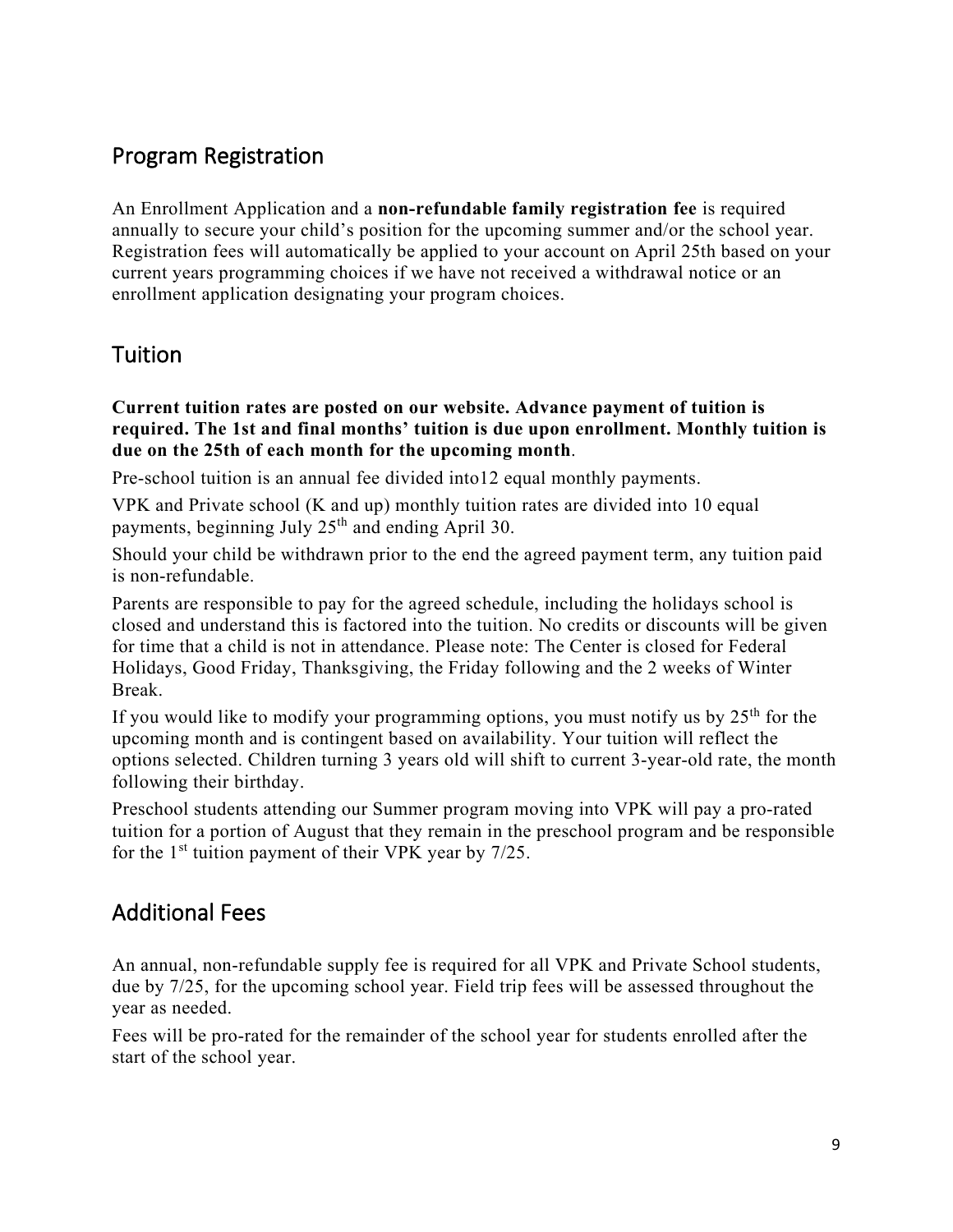#### Reserves

A pre-paid reserve equal to one month's tuition is required to be kept on account for monthly installment plans. If your programming options/pricing changes, the reserve will be adjusted to equal the new monthly rate. A reserve is not required for quarterly, bi-annual and annual payment plans. Pre-paid monthly tuition reserve will be credited when appropriate withdrawal notice is given, otherwise it is forfeited.

#### Late Payment Fees

Late payment fees will be assessed in the amount of 10% of the outstanding balance on any tuition and fees not paid by noon on the 1st business day of each month. Your account must be paid in full within one week to avoid suspending educational services. You child may not attend until the account is brought current.

#### Late Pick up Fees

Late pick up fees are assessed at \$5 per 5 minutes after your child's program ends. Late pickup fees after 5:30 pm are paid at that time directly to the staff member on site, to compensate them for their overtime.

VPK only- 11:45 am Part time/School Day- 2:15 pm Full time/After Party- 5:30 pm

#### Returned payments

Any returned payments (checks, debit or ACH) must be replaced with cash plus a fee of \$40 within 24 hours of notice. The Center has the option to require future payments in cash. You will be required to pay any collection costs necessary to collect unpaid balances. Legal maximum collection charges will apply.

#### Enrichment Fees

Optional enrichment fees are due quarterly upon enrollment.

**If not specifically stated and/or under any other circumstances, all pre-paid reserves, tuition and fees paid are non-refundable.**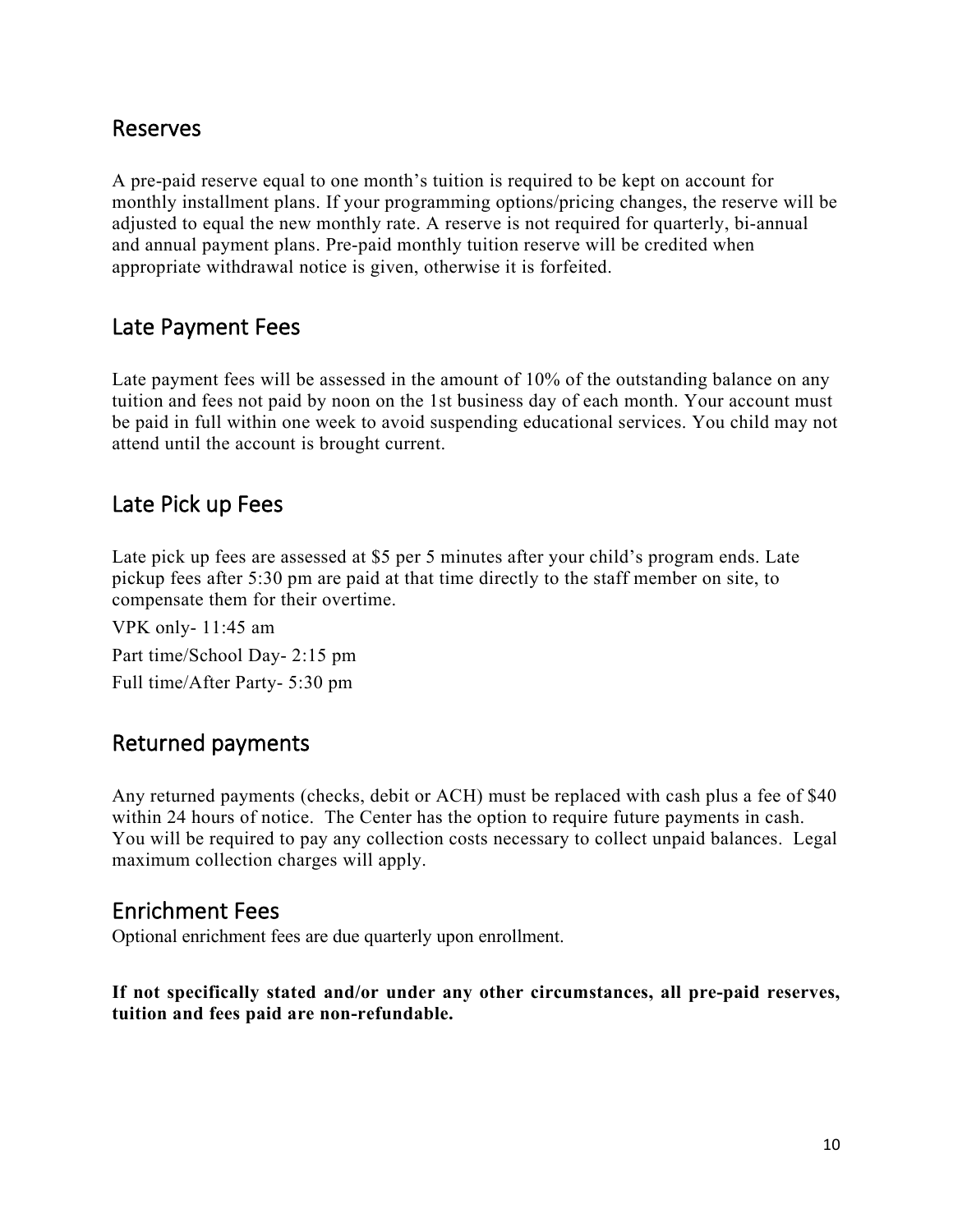# **Health**

### **Cleanliness**

The Center strives to maintain a clean, healthy environment for children. The facility is cleaned and sanitized daily. Mats, toys and equipment are sanitized on a regular schedule. Children are taught the responsibility of returning toys and equipment to their proper places. Children's areas are labeled to facilitate this process. Children are required to wash their hands regularly including but not limited to arrival, before and after eating, after toileting, after being exposed to body fluids, upon coming in from outside, and after handling pets or other animals.

### Health Forms/ Covid Protocol

Medical information must be provided at the time of enrollment for all students. Each child should have a physical examination by a licensed physician or authorized agent of a Florida County Health Department and a current immunization record or exemption. Preschool and VPK students must maintain the physical form every 2 years and keep the immunization form current.

Covid policies remain fluid and are subject to change. We have been very fortunate to have had no Covid transmissions pass through our program and that is because our parents have been diligent in keeping children home when there has been potential exposure or symptoms. We do not plan to require Covid vaccines or masks. We believe these decisions belong to our parents. If you wish your child to wear a mask, we will do our best to help them be successful at that.

#### Illness

We expect children to be able to participate in all our daily activities. If your child is not feeling well enough to actively participate, please do not send them to school.

For the protection of all children, we cannot accept for care children who show the following symptoms:

- 1. A fever of 99 degrees or greater
- 2. Diarrhea or vomiting
- 3. A rash
- 4. Cloudy nasal discharge or discharging eyes or ears
- 5. Evidence of head lice including nits (regardless of treatment)
- 6. Other symptoms of a contagious disease or virus

If the child shows symptoms of a contagious disease he should be kept at home and the condition reported to the Center. Strep throat, viral infections, infected ears and/or glands, mumps, chicken pox, scarlet fever, pink eye, impetigo, etc. are among those conditions categorized as "highly" contagious. If a child becomes ill during the day, he/she will be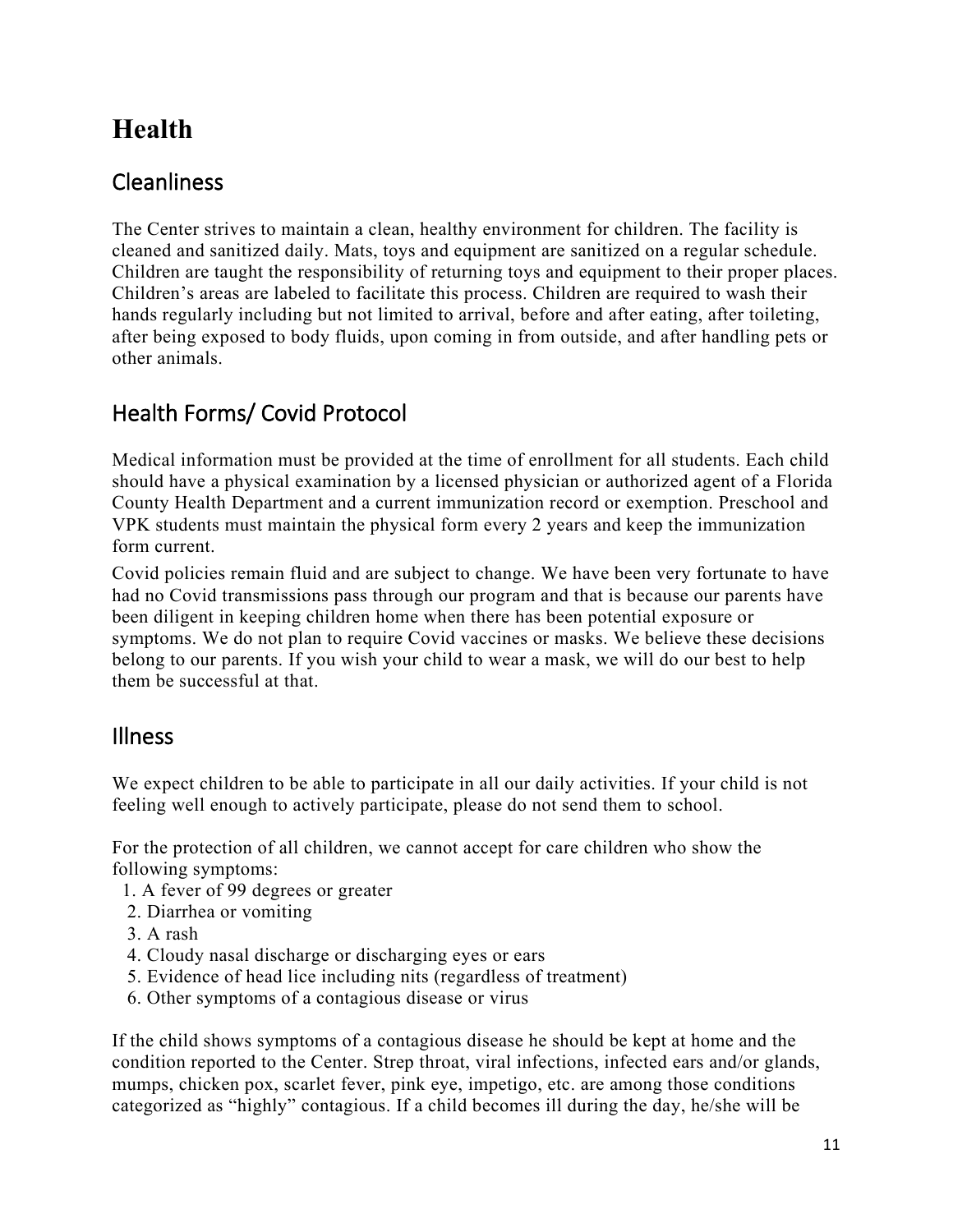placed in the isolation area and the parents will be required to remove the child from the Center within one hour. The Center is not licensed to care for ill children. Children sent home in a contagious state must remain out the next day at a minimum and until symptoms are no longer present. The Center will inform you of any known contagious disease exposure.

### Medical Emergencies

The Center's policy regarding medical emergencies involves first contacting parents or those designated, when time allows. If time is of the essence, the Center must have permission to authorize emergency medical treatment. **Parents are to assume the financial responsibility for such treatment.** Parents will not hold the Center or its staff responsible for decisions made in good faith regarding medical treatment. Accident reports are generated on each known injury and are to be signed by the parent or guardian. The Center maintains the report on file. The Center needs to be aware of any allergies and their symptoms and any handicapping conditions your child might have. Please keep this information updated.

**Parents agree to assume all liability for potential exposure to Covid related and like illnesses/viruses and will not hold the Center or its employees or representatives liable for any claims regarding such.**

### Medicine

The Center will dispense prescription medicine only when properly labeled and the medication log is completed. The Center dispenses medication once mid-day so please adjust your child's dosages accordingly. Prescription medications must be in original containers with original prescription label in the child's name and handed to a staff member for secure storage. Sample medications must be accompanied by a prescription from a doctor. Medication will not be given to suppress a fever, nor will we administer over-thecounter medication without a doctor's note. Medication dosages, including over the counter medicine, cannot exceed label dosages or frequencies unless accompanied by a physician's note. Medication must be current.

### Sunscreen and Bug Spray

Parents have the option to provide sunscreen and bug spray and authorize Lutz Learning Center to use their child's products when appropriate. Sunscreen and repellant must be in spray form, not lotion, and must be labeled with your child's name. Sprays are only applied in the afternoon as needed and parents will need to spray their own child in the morning when needed.

In addition, we have a system installed on the perimeter of the fence that emits an essential oil spray scheduled throughout the day to limit your child's exposure to mosquitoes.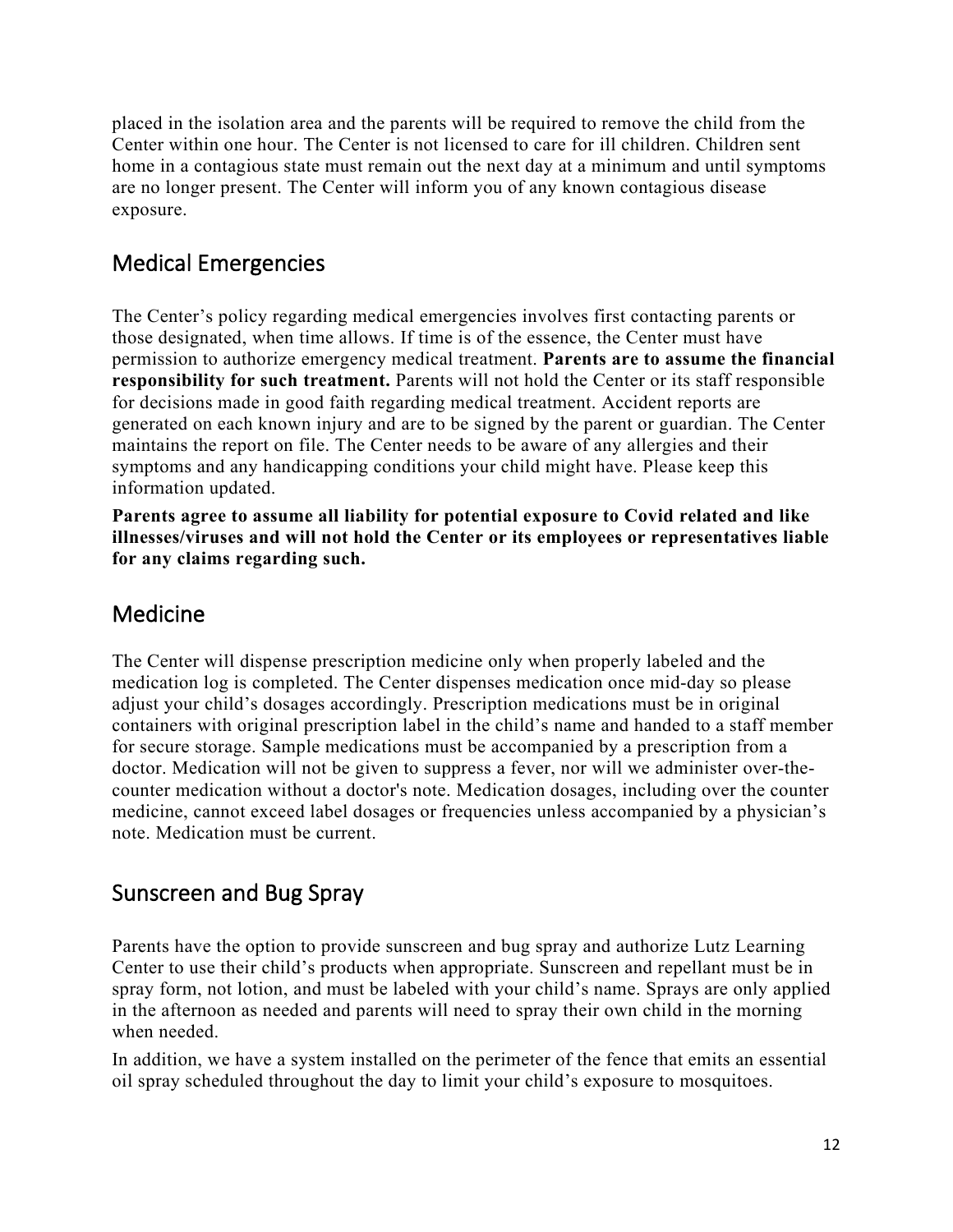#### **Nutrition**

We firmly believe you are what you eat and want to instill proper nutrition habits for our children. We take great care in serving fresh fruits and vegetables and most of our food is made from whole foods. We are working hard to eliminate processed foods and choose organics when possible. Children enrolled in the early riser program will be provided breakfast if they arrive by 8:00 AM. Lunch is served between 11 AM and noon depending on the group. An afternoon snack is provided to full time and After Party students and is served mid-afternoon. Meals and snacks are designed to meet or exceed two thirds of the minimum daily requirements for children. Menus are posted each week in the foyer and on our Brightwheel app. Children will be encouraged to try new foods, but at no time will they be forced to eat. Food is not used as a punishment or reward. Notify the Center of any item on the menu that presents a problem for your child. Parents are responsible for providing substitutions and are required to sign an alternate nutritional agreement form if bringing substitutions. We are a nut free center and can accommodate gluten free with parental supplementation.

## **Additional Policies and Procedures**

#### Behavior Management Policies

Most inappropriate behavior is due to a lack of understanding exactly what is expected. In most cases, a simple explanation is all that is required. Redirecting often resolves the conflict. If the child continues the inappropriate behavior, the child is removed from the mainstream of the group. The teacher talks with the child about the inappropriate behavior and how the child is to behave when allowed to return to the group. The length of time away is relative to the age and attitude of the child. Lengthy time away is not effective and therefore is not used. Should a behavior problem continue, a parent conference will be scheduled, and a behavior modification plan will be designed. Under no circumstances will a staff member yell at, humiliate, hit or spank a child. If a child's behavior is so severe as to place the other children, staff, or the Center in jeopardy, the parents will be notified to pick up the child immediately. The Center reserves the right to suspend or withdraw any child whose behavior puts others in jeopardy of any kind.

#### Birthdays/ Special Occasions/Celebrations

We appreciate healthy snacks rather than typical party food. Coordinate this with your child's teacher. Individual birthdays are acknowledged in the classroom and you may do something to celebrate your child's special day by bringing in a game for the group to play, balloons for friends, come read a book or any other creative activity but no "sweets" please. We celebrate the major holidays (and anything else we can celebrate!) with parties and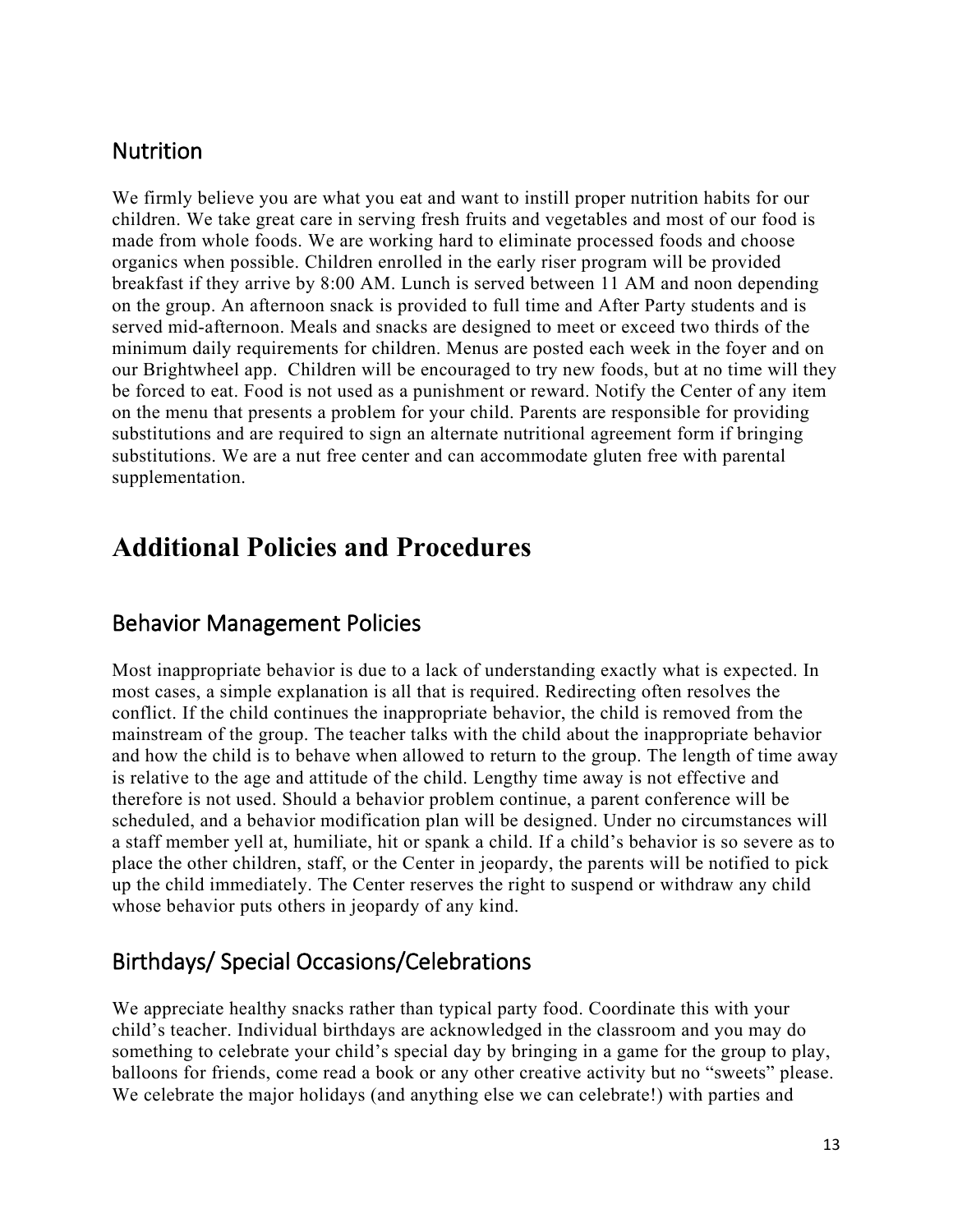again healthy refreshments are appreciated. We want to teach children to focus a celebration on the event, not junk food.

### Child Abuse/Neglect

Every staff member is required by Florida law to report suspected child abuse or neglect. If there is any doubt in the mind of the staff a child is being abused or neglected the Child Abuse Registry will be called. It is not the Center's responsibility to determine guilt or innocence but to report any suspected abuse/neglect.

### **Custody**

Parents/guardians who have sole or shared custody and/or a time sharing of a child are required to keep a copy of the official court agreement on file at the Center. Please do not involve the staff in custody battles.

Both parties with custodial rights reserve the right to add designated individuals to be listed as an authorized pick-up for the child during their time sharing, unless otherwise stated. Any exclusions must be clearly defined in an official document by the court. This information will be available to the other parent/guardian if requested.

### Drop-off and Pick-up

The child must be signed in and out each day. Please bring the child into the building and release them to a teacher. If using the carline, being prepared to sign in/out electronically moves the carline faster. Children will only be released to persons designated by the parent or guardian and identification will be verified. Please plan to arrive no later than 8:30 AM (8:45 for VPK only). The Center closes promptly at 5:30 PM. If you need to arrange for someone other than those specified on the registration form to pick up, please call us. If you must be late, please call us. There is a late pick-up fee due at the time of late pick-up. After 5:30 PM, please pay the staff member working overtime to care for your child. Excessive late pick-ups may result in termination from our program.

### Traffic Flow

Please enter our driveway on the west side (closest to US 41). Park in the inside lane, closest to the building, if you will be brief. If you expect to be more than two minutes, park in the parking lot. **Always leave the outside lane open** so that others can get around you. **Please do not drive across the lawn** as it damages our sprinkler and septic systems. Cars left idling are dangerous and fill our building with fumes. When left unattended they are a violation of Florida law. Please be sure you adhere to child safety seat requirements.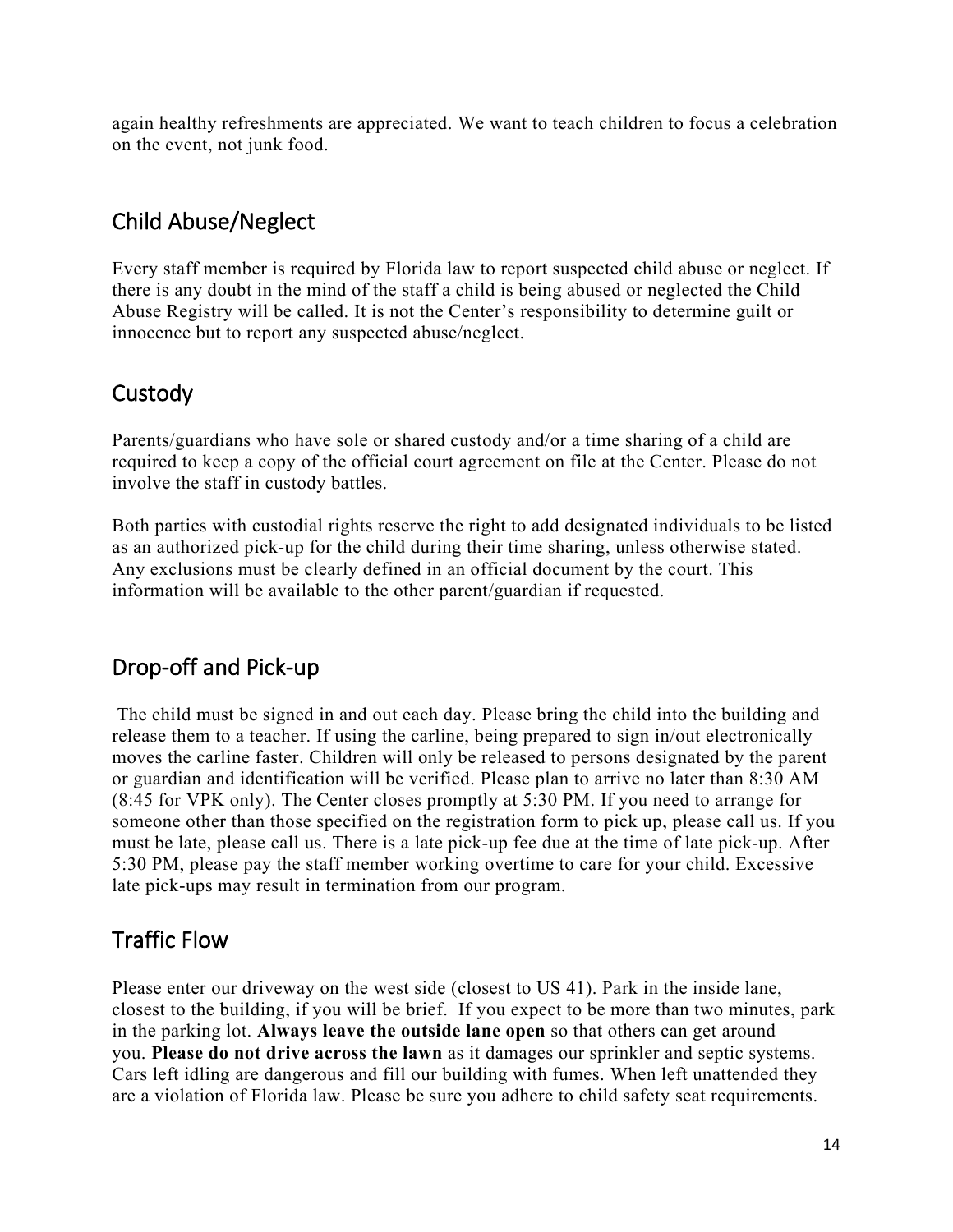Children of any age are not to leave the building without an adult, nor should any child under the age of 12 be left in a vehicle unsupervised.

We offer carline drop-off and pick-up both in the morning, mid-day and after school.

### Field Trips

Field Trips are a privileged earned through good behavior at school for students in VPK and up. While it saddens us greatly to leave a child behind while their class attends a Fun Trip, safety is always our primary concern. A child must demonstrate the ability and willingness to follow direction while under our school's-controlled environment before additional opportunities will be offered. Proper uniform will be required on all outings except those otherwise noted.

### Pictures

From time-to-time pictures will be taken of children in the Center and may be submitted to the news media or published on our website's Facebook. Please notify us if this is a problem for your child. Additionally, we do "school pictures" in the fall, holiday pictures in winter, & spring pictures. They are professionally done and priced reasonably.

### Policy Changes

The childcare industry in the State of Florida is continuously undergoing change. Legislation has been passed that upgrade the requirements of staff working in childcare. Improvements to the childcare industry are always worthwhile however rarely come free. Factors such as staff raises and benefits combined with normal rates of inflation make the Center's policies and rates subject to change as deemed necessary. Advanced notice will always be given.

### Problems

We want to partner with you to create an amazing childhood for your child. We will do our best to guide your child in a manner pleasing to you, however if we make a mistake, please let us be the first to know. It is only through open, honest discussion that we can best meet your child's needs. Discuss problems with your child's teacher first and then the director if you are not satisfied. Feel free to pass along any suggestions you feel will improve our program.

Mutual respect is imperative for a good working relationship. Concerns regarding your child are always stressful. We promise to be respectful and expect that in return.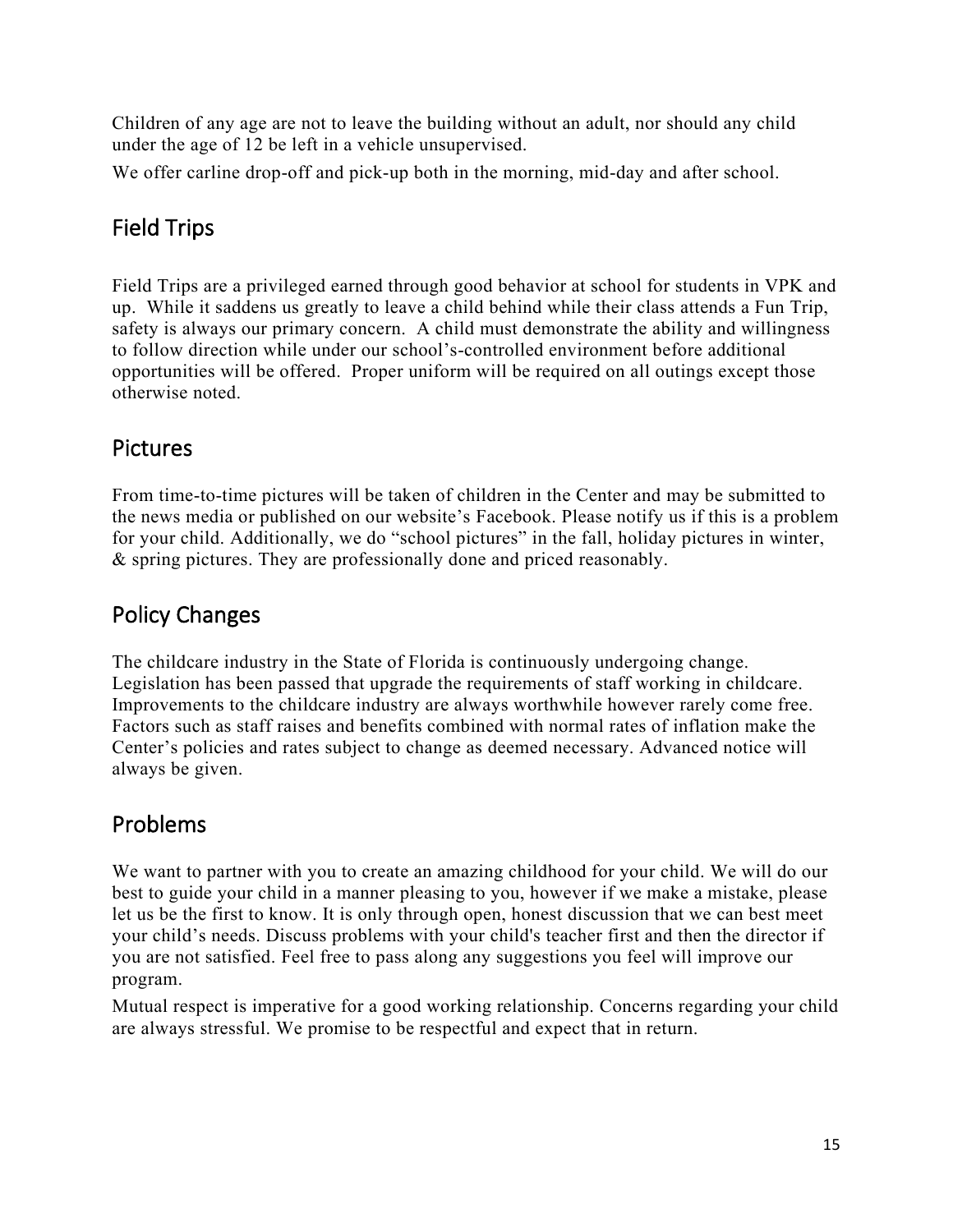### Prohibited Items

Toys, weapons, candy, gum, expensive jewelry, bottles, pacifiers, coins, etc. may not be brought to the Center. State laws prohibit the use of tobacco products or e-cigarettes and alcohol on our premises.

### Public School Age Policies

The Center assumes your public-school child will get on our bus unless you notify us differently. If the child does not arrive at our bus as expected, we attempt to find the child. Because this is time consuming there is an additional charge when you fail to notify us of your child's absence prior to the school's dismissal.

Tuition covers early dismissal days and days public school is not in session and we are open. It does not include the days we are closed that public school is in session. Spring Break is an optional extra.

### **Transitions**

Transitions can be hard sometimes. When there is a teacher change or a group change we will give as much advance notice as we can. A successful transition occurs when the new teacher is as warm and welcoming as the previous teacher. A change in group may occur when a child's developmental level is outside the norm for the current group. We allow the child to "try out" the new group and will keep you apprised of the plan.

Should you need to make a transition to a new school we will provide you with your child's medical records, progress reports and appropriate portfolio work. Please share these documents with the new school as we will not forward them. We will only share information with the new school when you have given us written permission.

#### Unusual Circumstances

Our Center will close for severe weather and other unusual circumstances such as acts of terrorism or unsafe conditions anytime Hillsborough County Government closes or our facility is compromised. If our school is not in session due to an unusual circumstance a notice will be sent through Brightwheel.

### Vacation Policies

Each preschool student that is continually enrolled can take one-week vacation during the summer months. A credit equal to one week's tuition will be applied to your account when notice is given by the 25th for the upcoming month.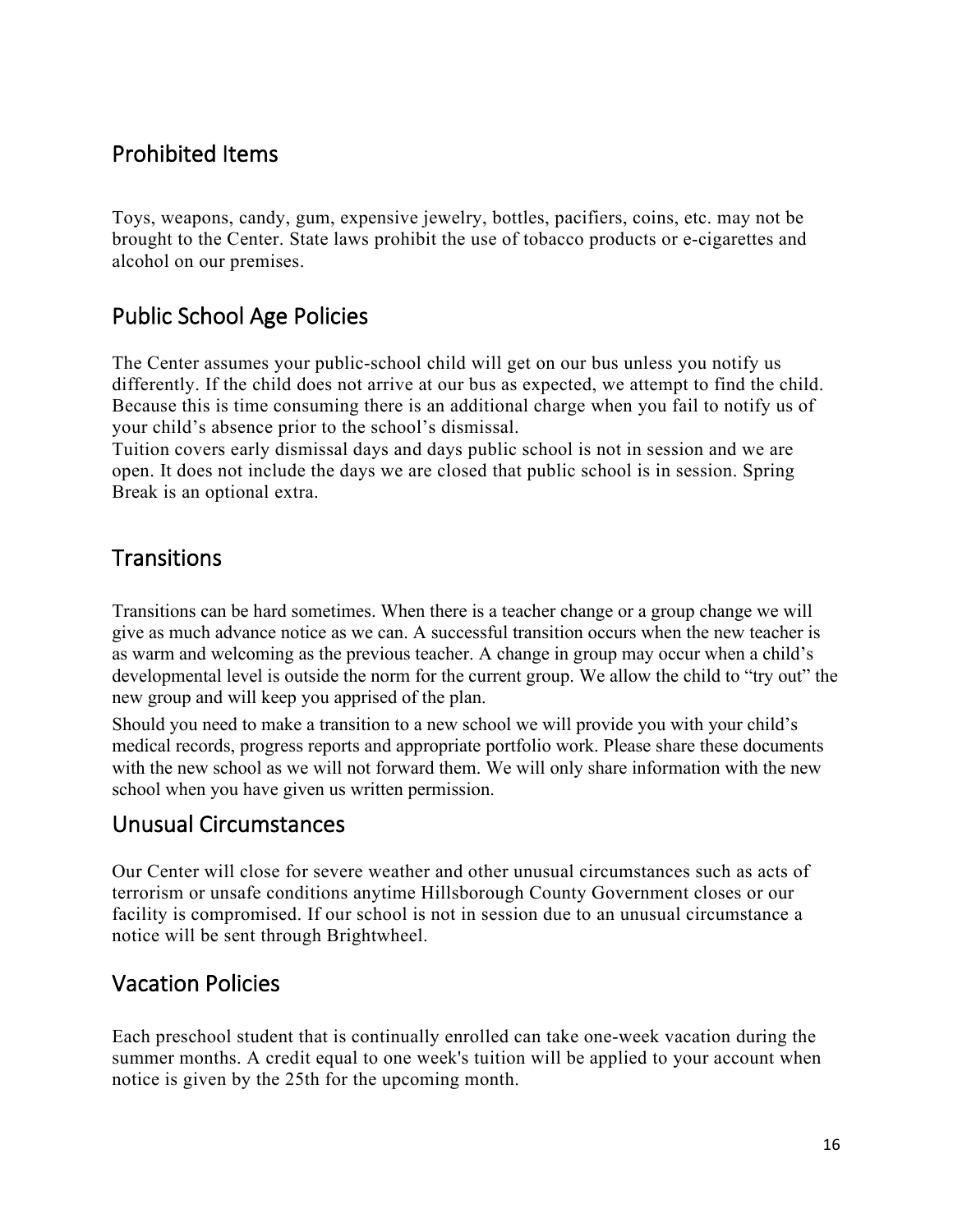### Visitation

We have a secure facility that requires biometric enrollment to access the building. Your visitation and observation are always welcome. Many of our parents and family members have special talents or backgrounds. We would appreciate the opportunity to have you share these with our children. We encourage you to visit with your child's group, read a book, tell a story, or share your knowledge. If you wish to have time to talk with a staff member, please make arrangements in advance. For the safety of our children, we need to know who our visitors are. Notify a staff member when you come in and when you leave.

### Volunteers/Chaperones

Volunteers/chaperones act as teacher's assistants and general helpers during scheduled class activities or trips. Help with celebrations, special events or sharing your special talent is always welcome.

One must complete a Good Moral Character Affidavit, a federal background screening at their expense, read the State's Child Abuse Laws Pamphlet, and be familiar with our behavior management policies.

We encourage parent involvement in our program and welcome parents to join us on our excursions. Please plan to give us two weeks' notice of any trips in which you would like to participate so that we may go over the expectations and requirements for chaperoning and be sure we aren't exceeding the number capacity for the event.

Please keep in mind that parent chaperones reflect our school, just as students and teachers do. We ask that students wear the proper uniform for a school trip, and chaperones are asked to dress in the same manner to best represent our school to the outside community. Transportation will be provided when space allows. Please be prepared to drive or carpool with other chaperones and/or pay any parking fees for your vehicle. Teachers will notify chaperones of any additional special requirements for a specific trip.

### VPK Attendance Policy

VPK funds are available to your child the year they turn 4, on or before September  $1<sup>st</sup>$ . State Funded Program hours are 8:45 AM- 11:45 AM. Applications for your VPK certificate must be submitted through the Hillsborough County Early Learning Coalition regardless of county of residence.

Regular attendance is required. When an absence is necessary the center must be notified the day of the absence, prior to program start time. Missing more than 20% of the total enrollment time will necessitate billing you for the excess time missed or withdrawing your child from our VPK sponsored program. You have the option to pay privately for the duration of the program if you choose to keep your child enrolled. We take seriously our